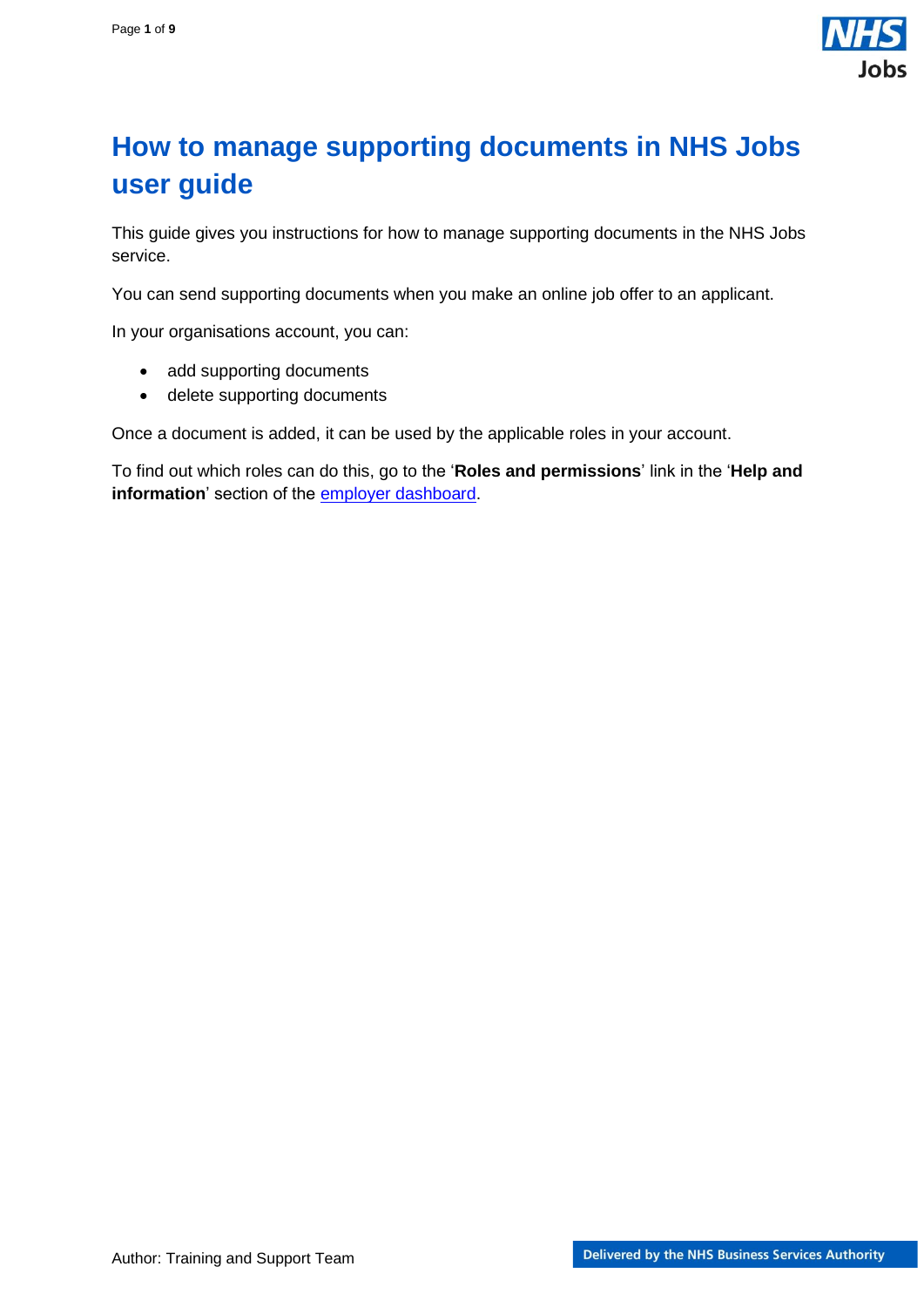# **Contents**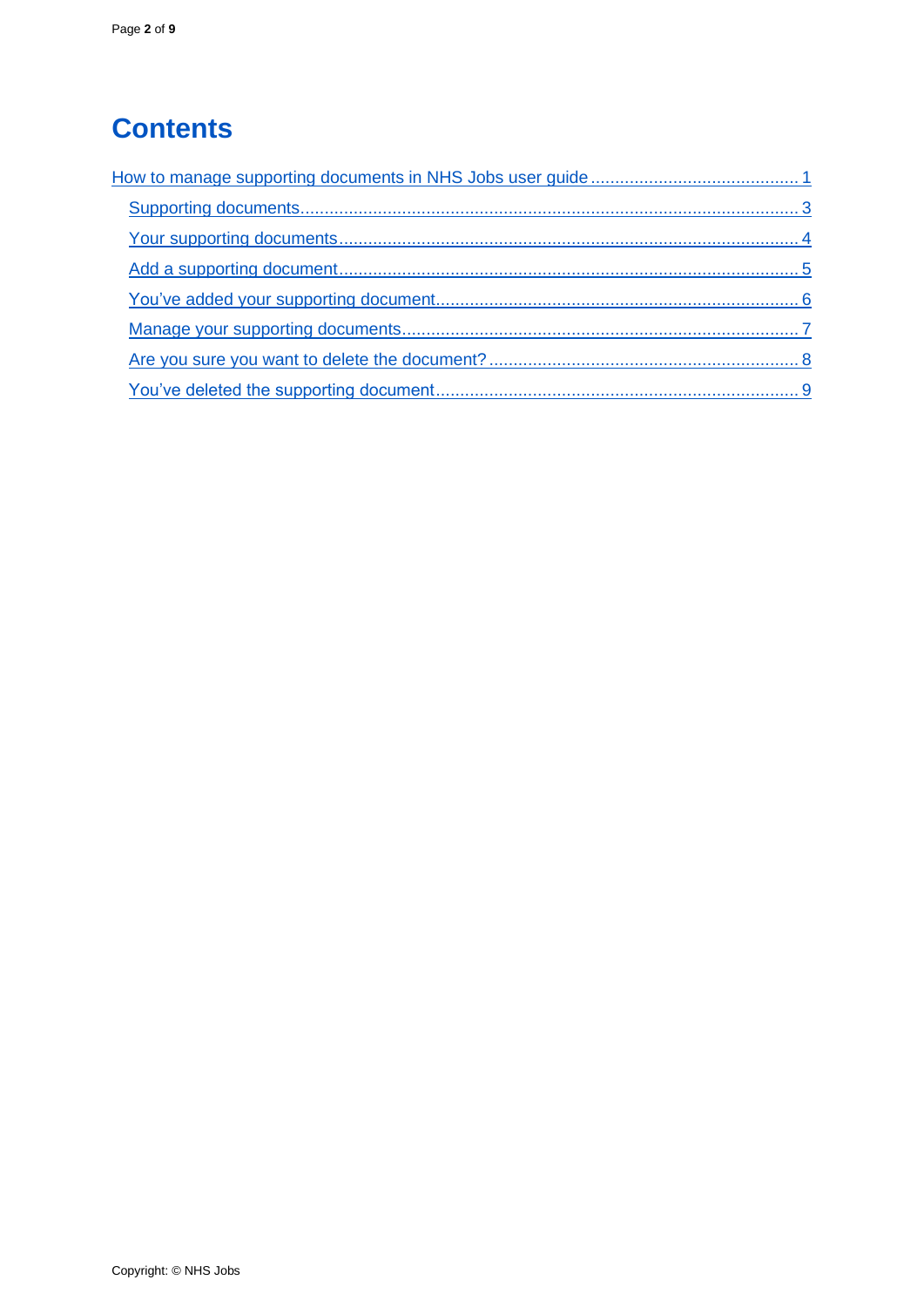### <span id="page-2-0"></span>**Supporting documents**

This page gives you instructions for how to manage supporting documents in your organisations account.

**Important:** The employer dashboard is shown. You'll only see the 'Supporting documents' link if you're an NHS Jobs 'Super user', 'Team leader' or 'Recruitment administrator' role for your organisations account.

To manage your supporting documents, complete the following step:

1. Select the ['Supporting documents'](#page-3-0) link.

| Jobs                                                |                                                                 | You're viewing NHS Training and Support<br>Change   |
|-----------------------------------------------------|-----------------------------------------------------------------|-----------------------------------------------------|
|                                                     |                                                                 | Signed in as Liam M1 Sign Out                       |
|                                                     |                                                                 | Show tasks for all accounts                         |
|                                                     | <b>BETA</b> Your feedback will help us to improve this service. |                                                     |
| <b>NHS Training and Support</b><br><b>Dashboard</b> |                                                                 | What you can do                                     |
| Tasks by stage                                      | <b>Listings by user</b>                                         | <b>Create a job listing</b><br>Search for a listing |
| Showing tasks for                                   |                                                                 | Search for an applicant                             |
| All users                                           | $\check{~}$                                                     |                                                     |
| <b>Draft</b>                                        | 3                                                               | <b>Manage the account</b>                           |
|                                                     |                                                                 | Manage users                                        |
| <b>Approvals</b>                                    | $\mathbf 0$                                                     | At risk applicants<br><b>Accredited logos</b>       |
| <b>Published</b>                                    | $\mathbf 0$                                                     | Key performance indicators<br>(KPIs)                |
|                                                     |                                                                 | <b>Approval settings</b>                            |
| Shortlisting                                        | $\mathbf 0$                                                     | Departments<br><b>Welsh listings</b>                |
| <b>Interviews</b>                                   | 4 - on track 2, overdue 2                                       |                                                     |
|                                                     |                                                                 | <b>Documents and</b><br>templates                   |
| <b>Ready to offer</b>                               | 8                                                               | Overview of your organisation                       |
|                                                     |                                                                 | <b>Supporting documents</b>                         |
| <b>Conditional offers</b>                           | 3                                                               | <b>Contract templates</b>                           |
|                                                     |                                                                 | Offer letter templates                              |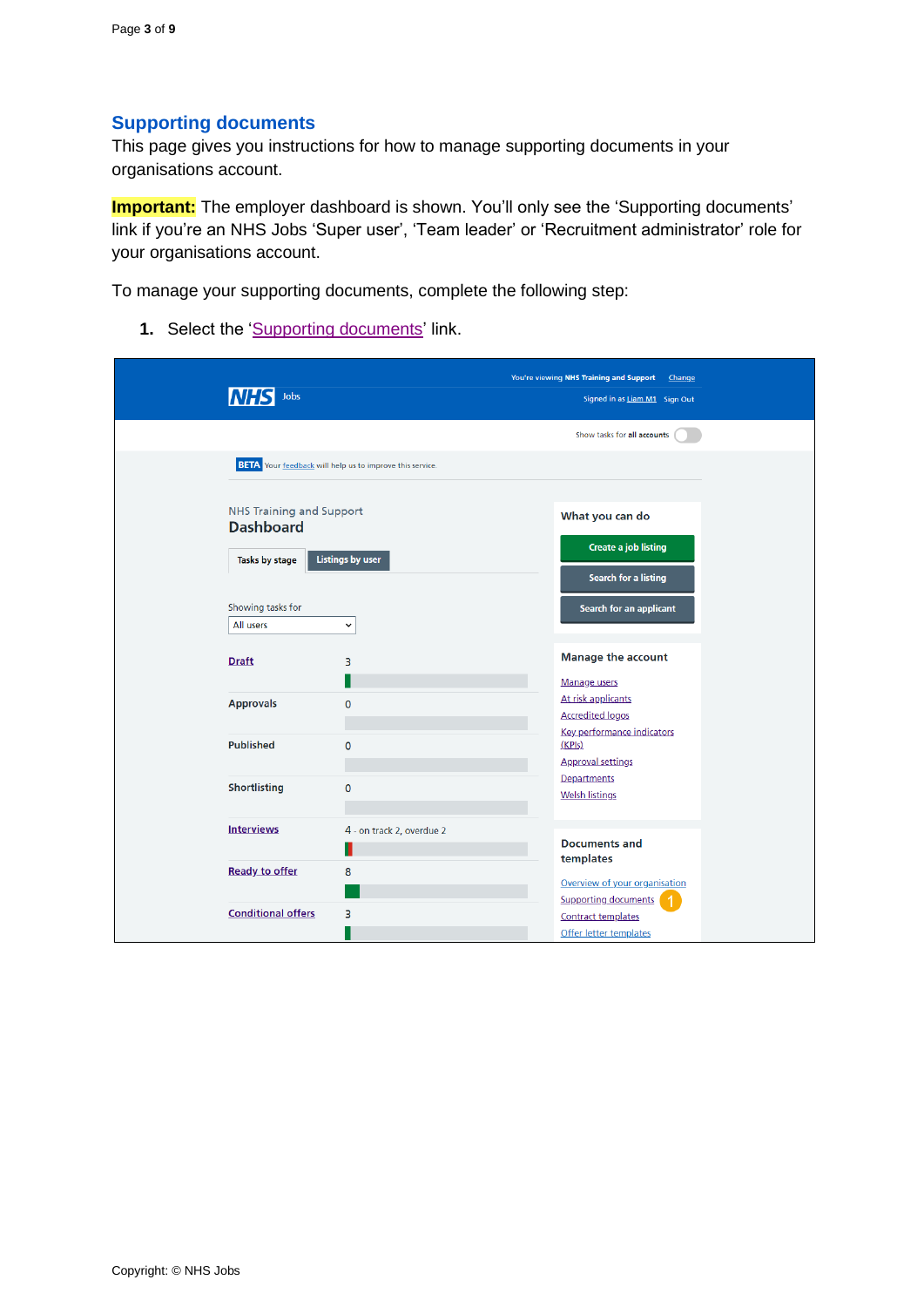## <span id="page-3-0"></span>**Your supporting documents**

This page gives you instructions for how to add a document.

**Important:** In this example, you do not have any supporting documents.

To add a document, complete the following step:

**1.** Select the ['Add a document'](#page-4-0) button.

| <b>NHS</b> Jobs                                                                                                                                                                 | You're viewing NHS Training and Support   | Change<br>Signed in as Liam M1 Sign Out |  |
|---------------------------------------------------------------------------------------------------------------------------------------------------------------------------------|-------------------------------------------|-----------------------------------------|--|
| <b>BETA</b> Your feedback will help us to improve this service.<br>< Go back<br>Your supporting documents<br>You do not have any supporting documents.<br><b>Add a document</b> |                                           |                                         |  |
| Privacy policy<br><b>Terms and conditions</b><br><b>Accessibility Statement</b>                                                                                                 | How to create and publish jobs<br>Cookies | © Crown copyright                       |  |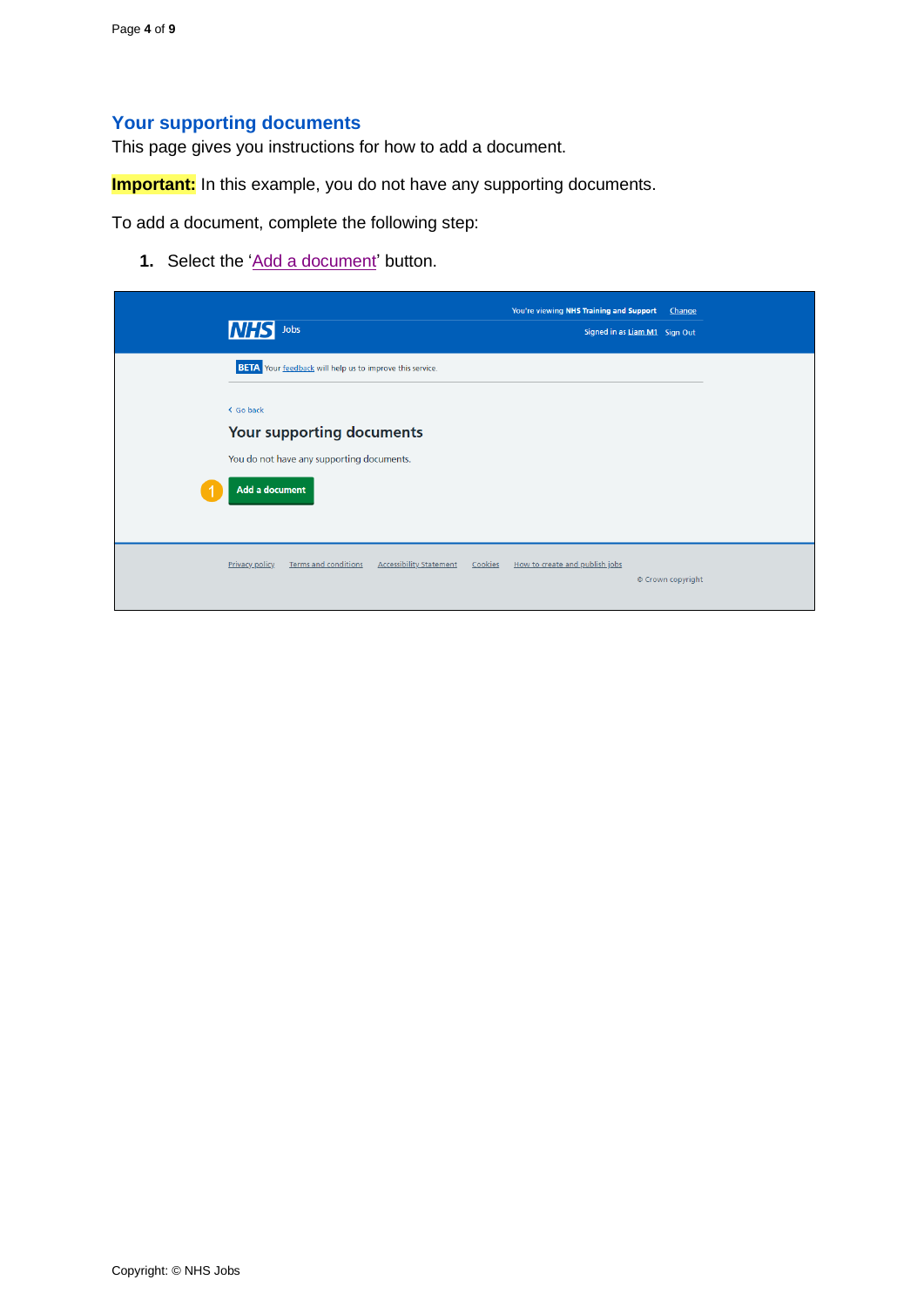#### <span id="page-4-0"></span>**Add a supporting document**

This page gives you instructions for how to add a supporting document.

**Important:** The file you choose must not exceed 1MB in file size and be a DOC, DOCX or PDF. In this example, The NHS\_Jobs\_Org\_Chart.docx file is added.

To add a supporting document, complete the following steps:

- **1.** Select the 'Choose file' button.
- **2.** In the **What do you want to call this document?** box, enter the details.
- **3.** Select the ['Save document'](#page-5-0) button.

| Jobs                                                                                                                                                                                                           | You're viewing NHS Training and Support<br>Signed in as Liam M1 Sign Out | Change            |
|----------------------------------------------------------------------------------------------------------------------------------------------------------------------------------------------------------------|--------------------------------------------------------------------------|-------------------|
| <b>BETA</b> Your feedback will help us to improve this service.                                                                                                                                                |                                                                          |                   |
| < Go back                                                                                                                                                                                                      |                                                                          |                   |
| Add a supporting document                                                                                                                                                                                      |                                                                          |                   |
| The file you choose must:                                                                                                                                                                                      |                                                                          |                   |
| • not exceed 1MB in file size                                                                                                                                                                                  |                                                                          |                   |
| • be a DOC, DOCX or PDF                                                                                                                                                                                        |                                                                          |                   |
| Upload a file<br>Choose File NHS_Jobs_g_Chart.docx                                                                                                                                                             |                                                                          |                   |
| What do you want to call this document?                                                                                                                                                                        |                                                                          |                   |
| Make sure to assign a name that applicants you send it to will understand,<br>as well as those in your recruitment team who'd send it out. For example,<br>Working for the London Ambulance Service NHS Trust. |                                                                          |                   |
| NHS Jobs Organisation Chart                                                                                                                                                                                    |                                                                          |                   |
| <b>Save document</b>                                                                                                                                                                                           |                                                                          |                   |
| <b>Terms and conditions</b><br><b>Accessibility Statement</b><br><b>Privacy policy</b><br>Cookies                                                                                                              | How to create and publish jobs                                           | © Crown copyright |

**Tip:** Make sure you assign a name that applicants you send it to will understand, as well as those in your recruitment team who'd send it out. For example, NHS Jobs Organisation Chart.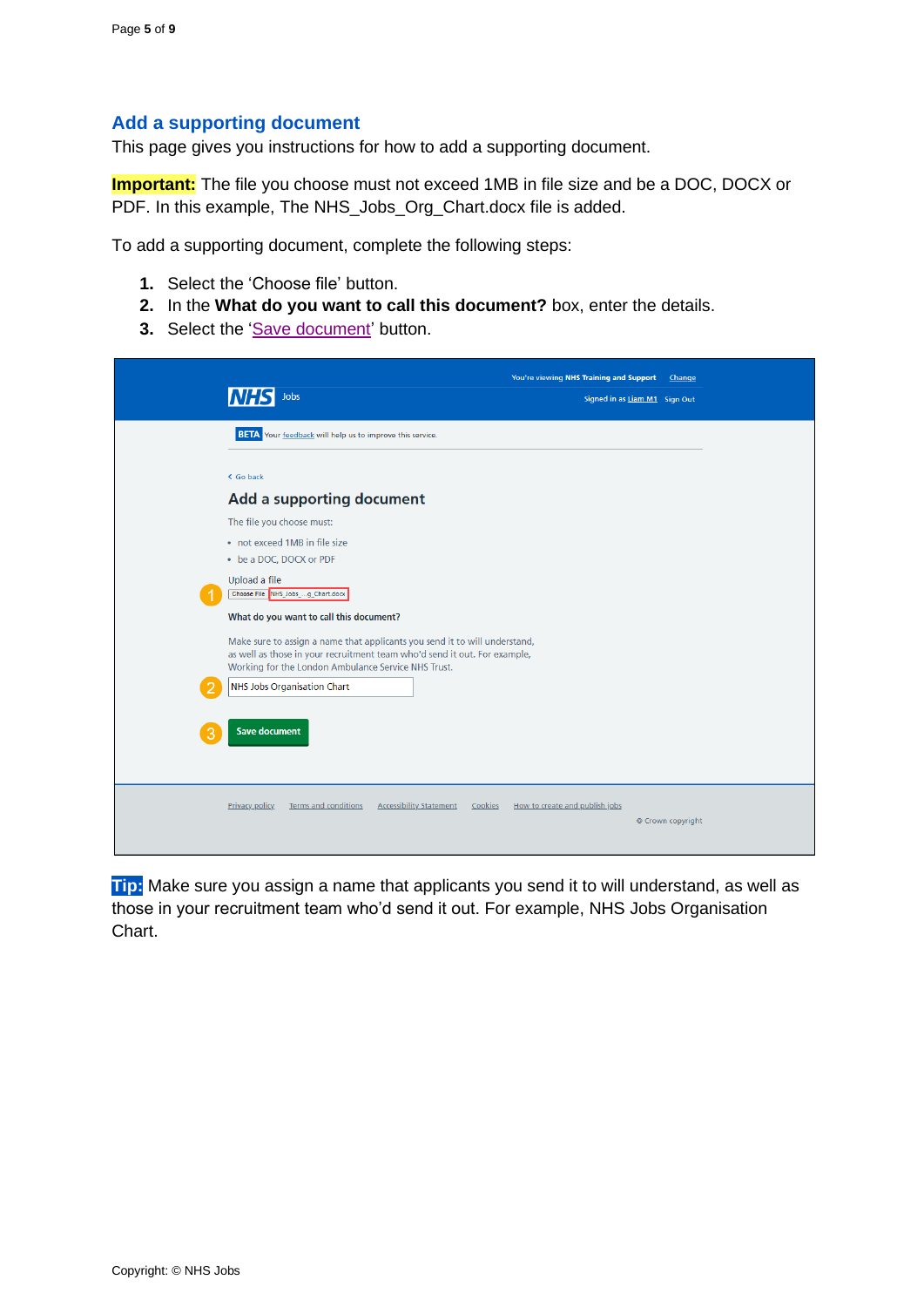#### <span id="page-5-0"></span>**You've added your supporting document**

This page shows confirmation you've added your supporting document.

**Important:** You can now send it when making an offer. Once a document is added, it can be used by the applicable roles in your account.

To go back to your supporting documents, complete the following step:

**1.** Select the ['Back to your supporting documents'](#page-6-0) button.

| <b>INHS</b><br>Jobs                                                                        | You're viewing NHS Training and Support<br>Signed in as Liam M1 Sign Out | Change            |
|--------------------------------------------------------------------------------------------|--------------------------------------------------------------------------|-------------------|
| <b>BETA</b> Your feedback will help us to improve this service.                            |                                                                          |                   |
| You've added your<br>supporting document<br>You can now send it when making an offer.      |                                                                          |                   |
| <b>Back to your supporting documents</b>                                                   |                                                                          |                   |
| Privacy policy<br><b>Terms and conditions</b><br><b>Accessibility Statement</b><br>Cookies | How to create and publish jobs                                           | © Crown copyright |

You've added your supporting document. If you don't want to delete or add another supporting document, you've reached the end of this user guide.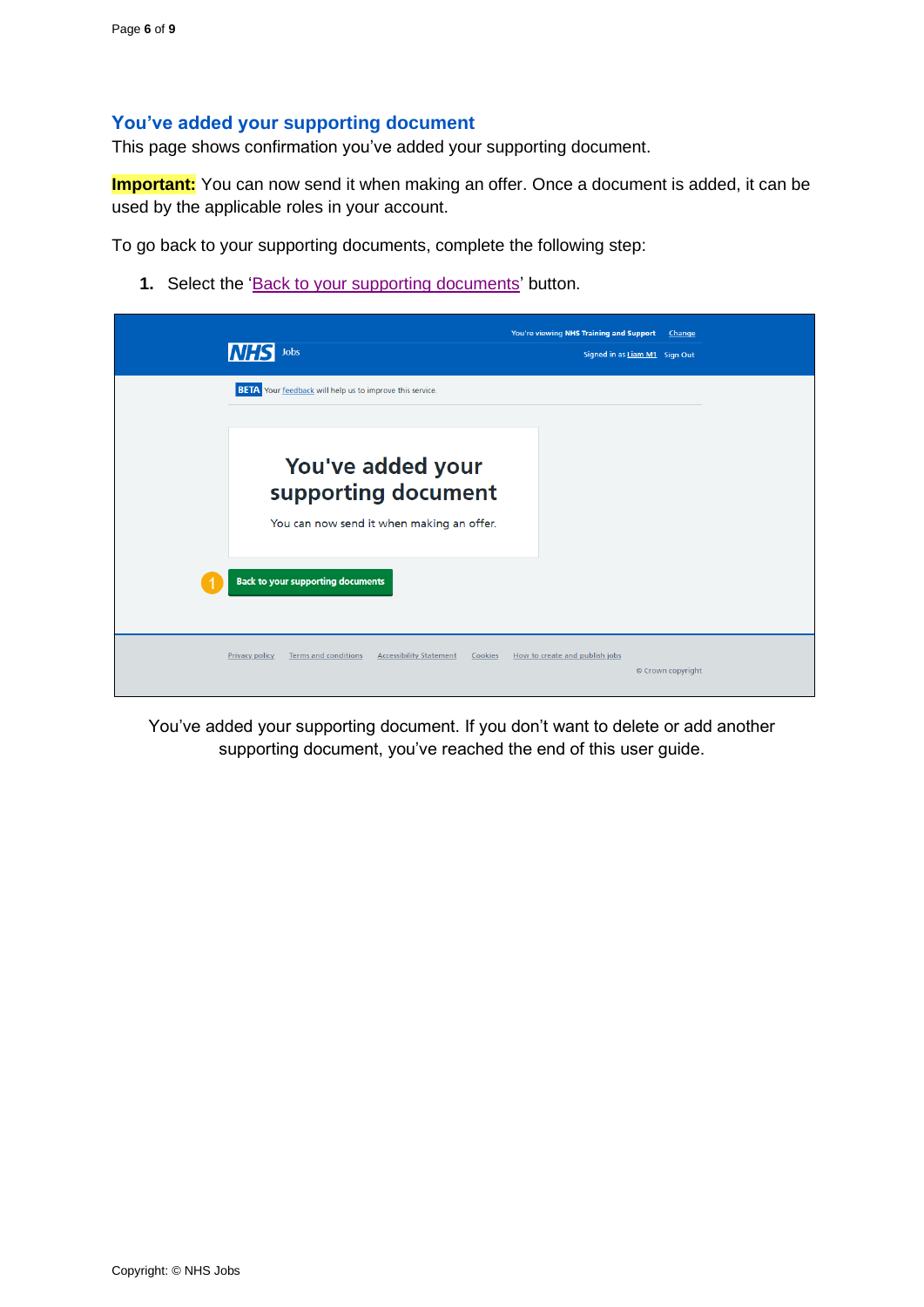#### <span id="page-6-0"></span>**Manage your supporting documents**

This page gives you instructions for how to manage your supporting documents.

**Important:** In this example, the 'NHS\_Jobs\_Org\_Chart.docx' file is added.

To manage your supporting documents, complete the following steps:

- **1.** Select the ['Delete'](#page-7-0) link (optional).
- **2.** Select the ['Add a document'](#page-4-0) button (optional).

|   | <b>NHS</b><br>Jobs                                                                                | You're viewing NHS Training and Support<br>Change<br>Signed in as Liam M1 Sign Out |
|---|---------------------------------------------------------------------------------------------------|------------------------------------------------------------------------------------|
|   | <b>BETA</b> Your feedback will help us to improve this service.                                   |                                                                                    |
|   | < Go back<br>Your supporting documents                                                            |                                                                                    |
| 2 | Add a document<br><b>NHS Jobs</b><br>NHS_Jobs_Org_Chart.docx<br><b>Organisation Chart</b>         | Delete                                                                             |
|   | <b>Privacy policy</b><br><b>Terms and conditions</b><br><b>Accessibility Statement</b><br>Cookies | How to create and publish jobs<br>© Crown copyright                                |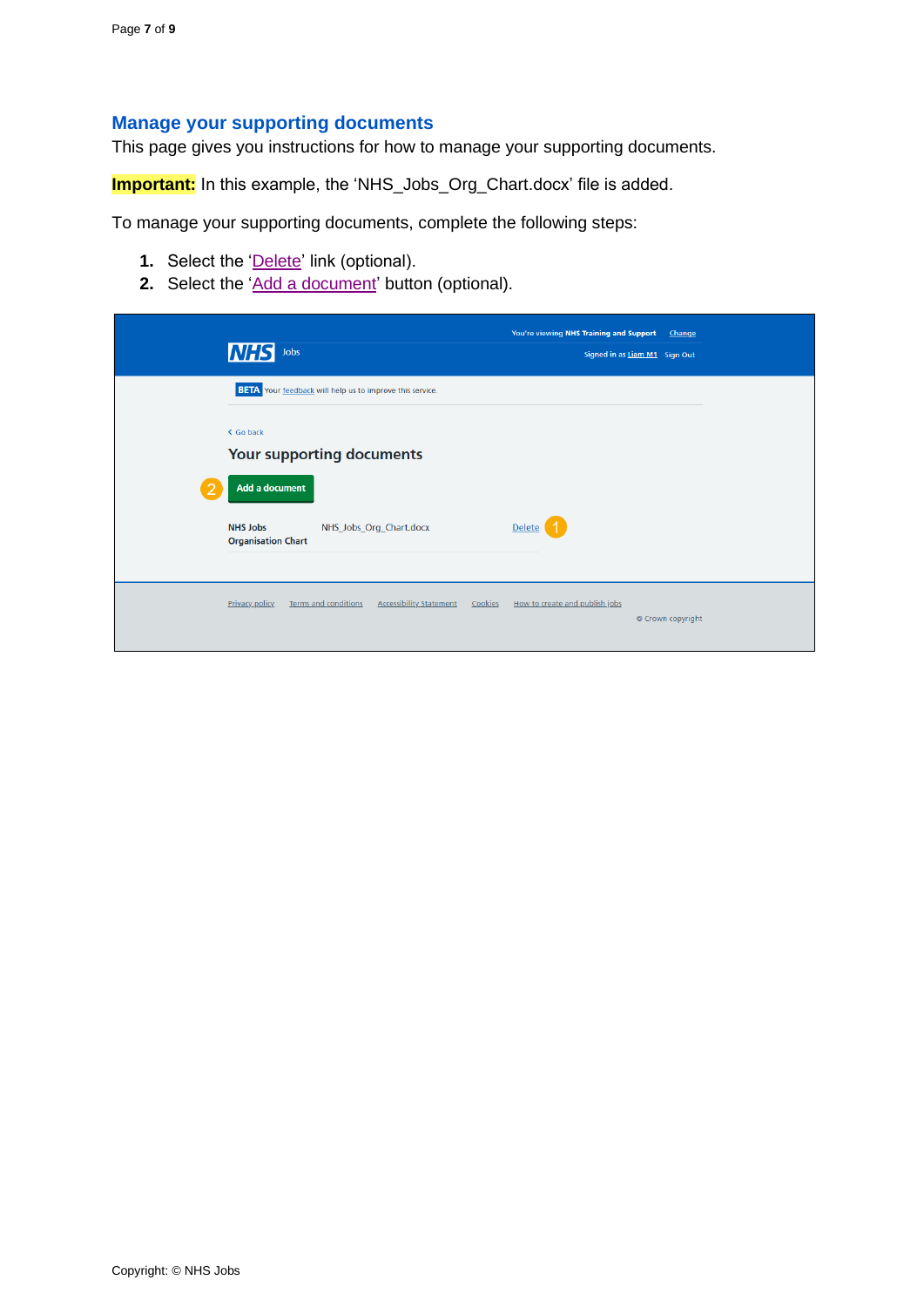#### <span id="page-7-0"></span>**Are you sure you want to delete the document?**

This page gives you instructions to confirm if you're sure you want to delete the document

**Important:** In this example, the 'NHS Jobs Organisation Chart' document is used. This will permanently remove the document.

To confirm if you're sure you want to delete the document, complete the following steps:

- **1.** Select an answer:
	- ['Yes'](#page-8-0)
	- 'No'
- **2.** Select the 'Continue' button.

| <b>INH</b><br>Jobs                                                                     | You're viewing NHS Training and Support<br>Change<br>Signed in as Liam M1 Sign Out |
|----------------------------------------------------------------------------------------|------------------------------------------------------------------------------------|
| <b>BETA</b> Your feedback will help us to improve this service.                        |                                                                                    |
| < Go back<br>Are you sure you want to delete NHS Jobs<br><b>Organisation Chart</b>     |                                                                                    |
| This will permanently remove the document.<br>Yes                                      |                                                                                    |
| <b>No</b><br><b>Continue</b>                                                           |                                                                                    |
|                                                                                        |                                                                                    |
| <b>Privacy policy</b><br><b>Terms and conditions</b><br><b>Accessibility Statement</b> | Cookies<br>How to create and publish jobs<br>© Crown copyright                     |

If you don't want to delete the document, you've reached the end of this user guide.